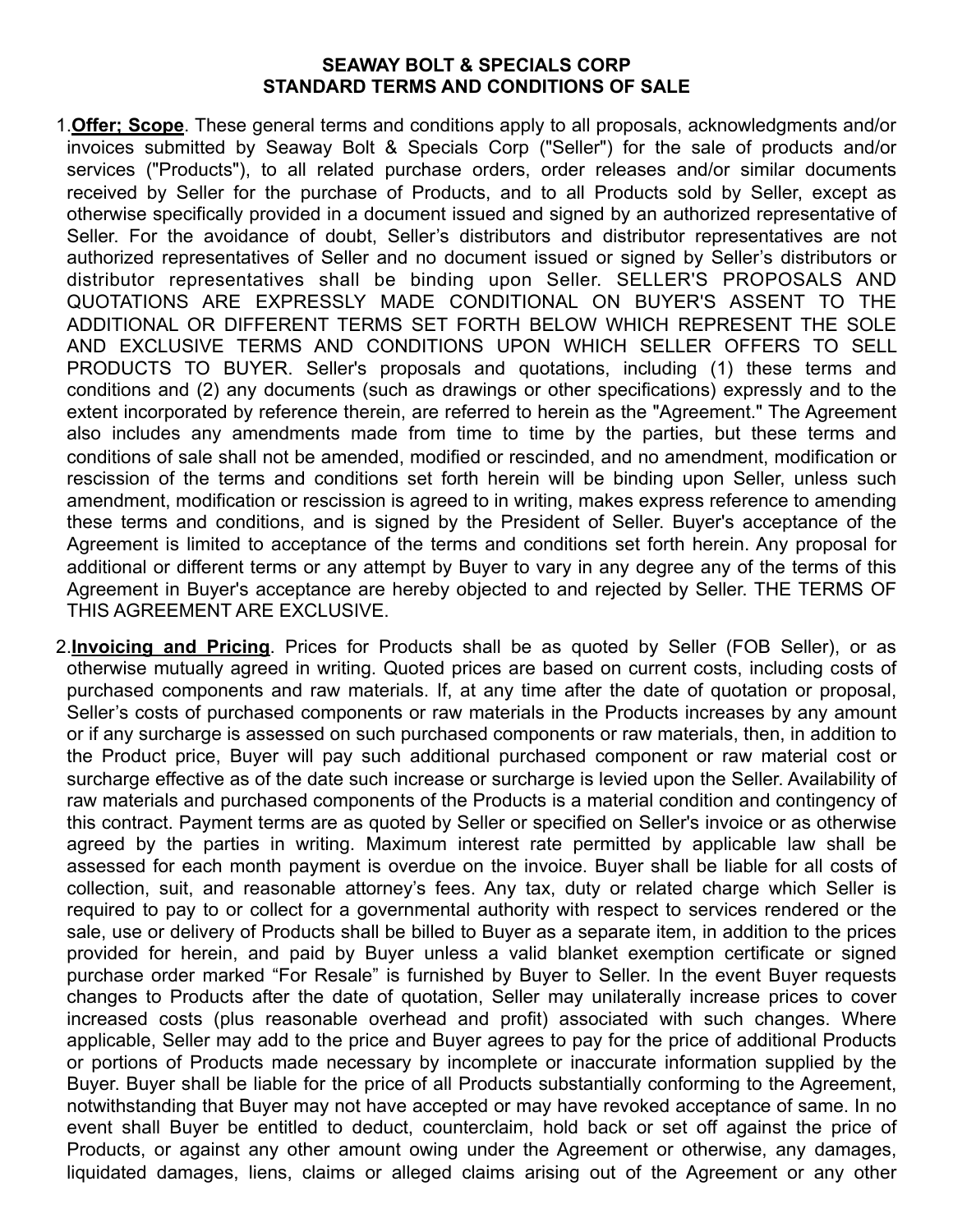transaction with Seller. Seller shall have the right to stop delivery if Buyer is in arrears with payment. Seller may demand, at any time, assurance of Buyer's due performance hereunder, including, without limitation, demanding that one or more deposits, letters of credit or other assurances be provided by Buyer. Upon making such demand, Seller may suspend production, shipment and/or deliveries until Buyer has provided such assurances. If, within the period stated in such demand, but in no event longer than 30 days, Buyer fails to give adequate assurances of due performance, Seller may, in its sole discretion and without any requirement to do so, treat such failure or refusal as a repudiation by Buyer of the portion of the Agreement not then fully performed, whereupon Seller may cancel all further deliveries and any amounts unpaid hereunder shall immediately become due and payable, or make shipment under reservation of a security interest and demand payment against tender of documents of title.

3.**Acceptance**. Buyer shall accept any tender of Products which substantially conforms to the description of the Products set forth in the Agreement. Seller's standard acceptance procedures conducted by Seller's representative shall be the criteria for inspection and/or acceptance, unless other specific procedures have been specified in the Agreement. Buyer shall be deemed to have accepted drawings, specifications, technical documentation, samples, prototypes and Products unless Buyer gives Seller notice in writing stating with specificity all defects and nonconformities. Failure to so act shall constitute an irrevocable acceptance of the Products by the Buyer. ALL DEFECTS AND NON-CONFORMITIES WHICH ARE NOT SO SPECIFIED ARE WAIVED. If the Buyer rejects any tender of the Products or other items and if requested by Seller, Buyer shall return them to the Seller, pursuant to Seller's directions. In the case of Buyer acceptance of nonconforming Products, Buyer shall immediately notify Seller whether or not Buyer will continue to accept similarly non-conforming Products and failure to do so shall constitute a waiver by Buyer of specification requirements for said Products. In any event, if any Products have been altered from their original state, Buyer shall be deemed to have accepted such Products. Buyer's acceptance of Products tendered under this Agreement shall be final and irrevocable. No attempted revocation of acceptance shall be effective, and Buyer shall be limited to the remedies specifically provided in the Agreement. In respect of items manufactured by Seller to Buyer's requested, furnished, accepted or approved specifications, instructions or design, Buyer shall defend and indemnify Seller, its successors, officers, directors and agents against, and hold them harmless from, any and all claims, losses or expenses (including attorney fees) arising or alleged to arise, in whole or in part, from the manufacture, sale or use of the Products, including, but not limited to, infringement, products liability and other alleged torts. Seller may charge Buyer a restocking charge equal to twenty-five percent (25%) of the invoice price of returned Products. Returned Products must be returned to Seller in the original packaging and Buyer must first obtain a written consent from Seller to return the Products. Seller may offset the restocking charge against any amounts Seller owes to Buyer.

It is expressly understood that any technical advice furnished by Seller with respect to the production or use of its Products is given without charge, and Seller assumes no obligation or liability for the advice given or results obtained, all such advice being given or accepted at Buyer's risk. Seller is not an engineering firm. Any issues, concerns, specifications or requirements for Buyer's use of the Products is beyond Seller's knowledge and Buyer agrees no reliance is given to any suggestion or advice given by Seller. Buyer represents that it has consulted with or had an opportunity to consult with engineers and any such other expert or specialist and has satisfied itself that the specifications required for the Products ordered are satisfactory for its use. Seller has not been provided with and has made no advice, recommendations or representation that the Products specified are adequate for the purpose Buyer intends.

4.**Delivery and Returns**. The Agreement shall be a shipment contract, and the Products shall be delivered EXW (Incoterms 2000) Seller's designated facility, unless otherwise provided in the Agreement. Whether or not Seller prepays shipping charges, title to Products delivered hereunder and risk of loss thereon shall pass to Buyer on the earliest of (i) the date of payment by Buyer for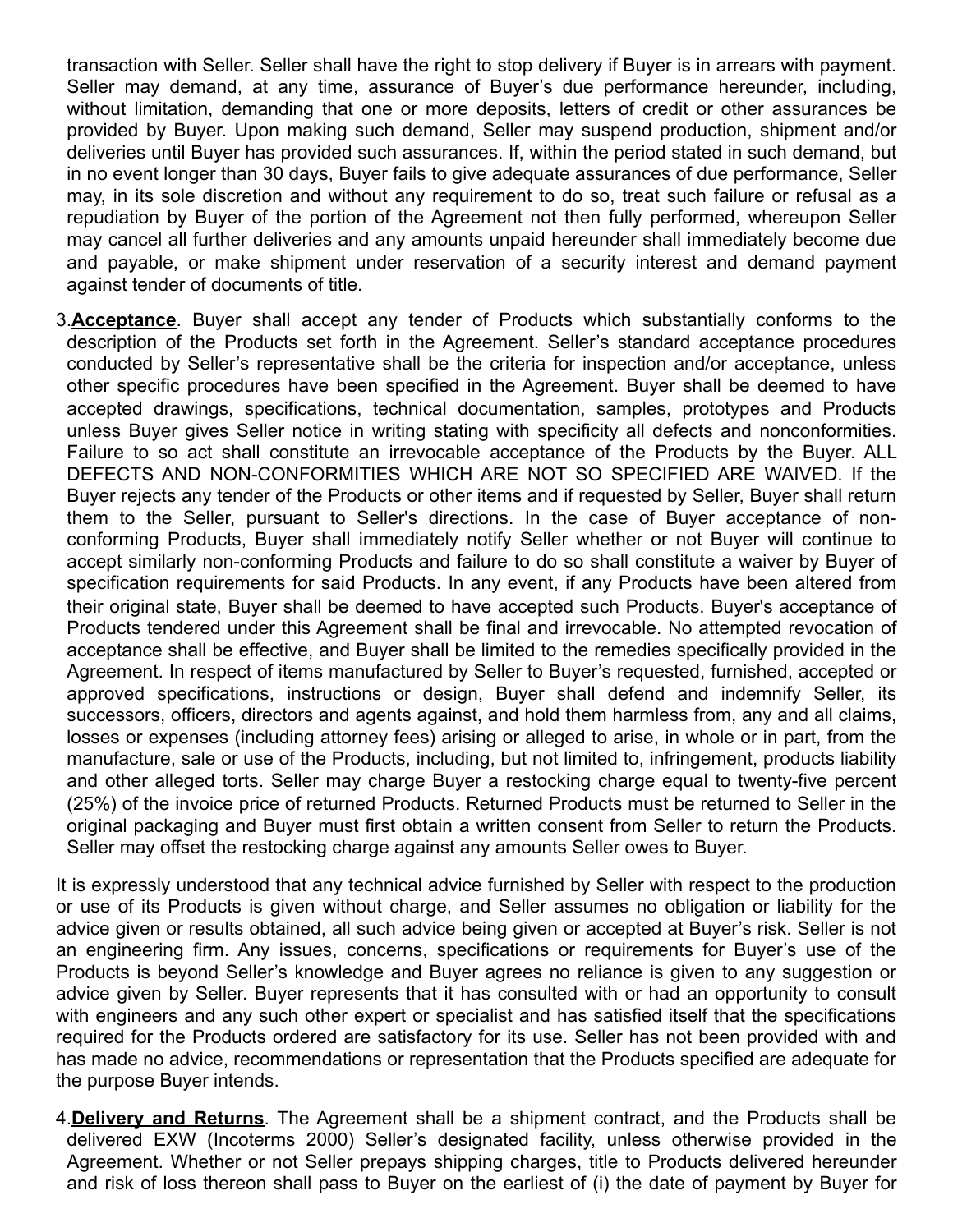such Products and (ii) when Seller or its agent delivers such Products to a common carrier or licensed trucker consigned to Buyer or its agent, but such shipment shall remain subject to Seller's rights of stoppage in transit, rights of reclamation and other legal rights of Seller. Seller's breach of the Agreement shall not affect the passing of the risk of loss to Buyer notwithstanding any provision of law to the contrary. Whether or not title has passed to Buyer, all risk of loss or damage to the Products or to materials, supplies, equipment or scaffolds shall rest solely on Buyer, including loss or damage due to vandalism or theft, upon the date of delivery of such materials to Buyer. Seller may elect to deliver the Products in installments, with each installment being considered a separate sale and invoiced as such.

When a shipping/delivery date is specified by Seller, that date reflects Seller's estimate for the probable time required for completion of Buyer's order, based on Seller's then-current workload, raw material and labor availability, engineering and manufacturing capacity and scheduling. All shipping dates are approximate and shall be computed from the date of entry of the order on Seller's books. All shipping/delivery dates are further subject to Seller's prompt receipt from Buyer of all drawings, information and approvals necessary to provide the Products and satisfaction of any other conditions under the Agreement. Seller shall not incur liability of any kind whatsoever for failure to ship on any particular date. Buyer shall pay all handling and other charges incidental to transportation of the Products.

If shipment of any Products or other performance by Seller is delayed at the request of or due to the fault of the Buyer, the Seller may at its option hold the Products at the place of manufacture at the risk and expense of the Buyer from the time the Products are ready for shipment. In the event of any such delay to shipment, full and final payment for an item shall be due and payable thirty (30) days after the Buyer is notified that the item is ready for shipment and an invoice issued for such Products. If the Seller is unwilling to accommodate the Buyer by holding such item, then Buyer agrees to accept shipment immediately. Delivery rescheduled at Buyer's request, if agreed to by Seller, is subject to an additional charge if rescheduled within ten (10) days immediately preceding the then-current scheduled delivery date, which will be invoiced at the time of shipment.

If Buyer fails, with or without cause, to furnish Seller with instructions for, or refuses to accept deliveries of, any of the Products sold under the Agreement, or is otherwise in default under or repudiates all or any part of the Agreement or any other agreement with Seller, or advises Seller that it will default in the performance of any of its obligations, or fails to pay when due any invoice under the Agreement or any other agreement with Seller, or if any action is started by or against Buyer seeking the appointment of a trustee or receiver or the entry of an order for debtor's relief for Buyer, then, in addition to any and all remedies allowed by law, Seller may, without notice: (1) bill and declare due and payable amounts for all undelivered Products, work in process and raw material under the Agreement and/or any other agreement between Seller and Buyer, (2) cease performance of its obligations and defer shipment under the Agreement and/or any other agreement between Buyer and Seller until such default, breach or repudiation is removed, (3) cancel any undelivered portions of the Products and/or any other agreement with Buyer in whole or in part, and/or (4) recover Products in transit or delivered, retrieve delivered Products, repossess all Products which may be stored by Seller for Buyer's account and otherwise enforce its remedies for Buyer's default. Buyer shall remain liable for all damages suffered or incurred by Seller in any such circumstances, including, without limitation, for work in process and raw material. Seller shall be awarded incidental damages including, without limitation, reasonable profits and costs such as actual reasonable attorney fees in any proceeding to enforce its remedies in which it obtains relief for damages or injunctive relief. All rights granted to Seller in the Agreement and by law are cumulative, provided Seller shall be entitled to only a single full recovery.

No return from Buyer of product will be accepted without Buyer first obtaining a Return Material Authorization (RMA) issued by Seller.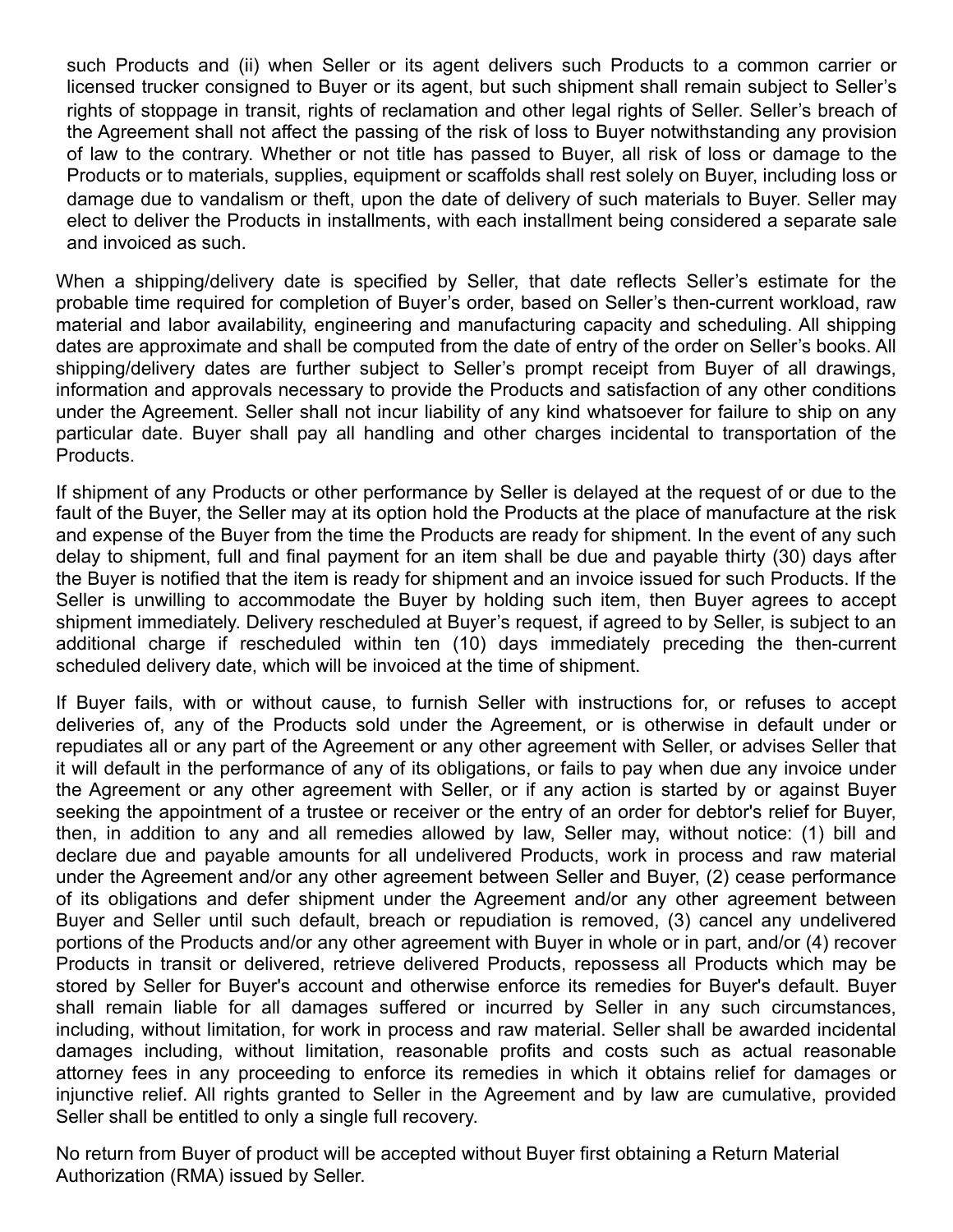5.**Limited Express Warranty**. Seller warrants to Buyer only, subject to the limitations and disclaimers of this Agreement, that the Products covered hereby shall be free from defects in workmanship and materials and shall conform to specifications identified in Seller's order acknowledgment and agreed to in writing by Seller when delivered to Buyer in accordance herewith. Products which are supplied by other vendors and which are resold by Seller hereunder without alteration or change shall only have (1) the warranty furnished by said vendor, which, to the extent possible, Seller passes on to Buyer, and

(2) Seller's warranty that the Products are furnished free and clear of any liens of third parties created by Seller. Seller retains the right to change the dimensions, composition, design, performance, color and appearance of the Products without liability if, in its judgment, the change is immaterial. The foregoing warranty is conditioned upon (i) installation, maintenance and normal use in conformity with instructions furnished by Seller from time to time, if any, and (ii) the Products not having been subjected to misuse, neglect, or accident, or to alteration, improper assembly or installation, modification repair, improper testing, handling, use or soldering in any respect which, in the judgment of Seller, adversely affects the condition or operation of the Products. The foregoing warranty shall not cover defects arising from designs which do not adhere to accepted industry design rules or artwork, either received by or generated by Seller, which are found to be incorrect due to incompleteness, incorrect revision level, ambiguity, or any other reason. Seller shall not be liable for any value added such as component costs, assembly, or test. Seller's sole obligation to Buyer hereunder, and the sole and exclusive remedy of Buyer for breach of warranty shall be, at Seller's discretion, to replace the nonconforming product or issue Buyer credit for the purchase price of the nonconforming Product, where within the warranty period: 1) Seller has received written notice of any nonconformity, and 2) after Seller's written authorization to do so Buyer has returned the nonconforming Product to Seller's, freight prepaid, and 3) Seller has determined that the Product is nonconforming and that such nonconformity is not a result of misuse, mishandling, neglect, accident, improper assembly, modifications, soldering, or other misuse by Buyer.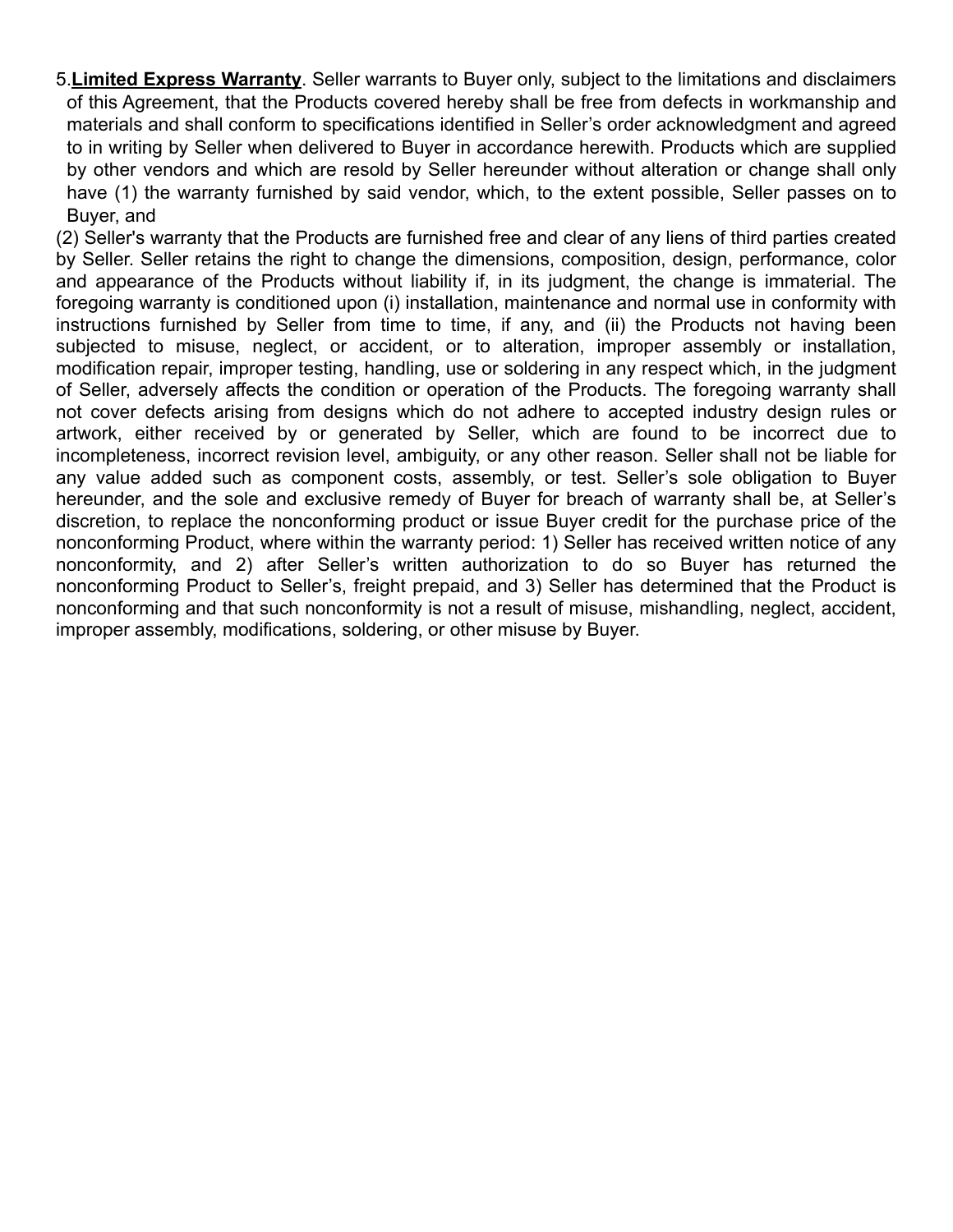6.**Limitation of Warranty; Limitation of Liability; Remedies; Indemnification**. THE FOREGOING LIMITED WARRANTIES AND REMEDIES ARE EXCLUSIVE AND ARE MADE EXPRESSLY IN LIEU OF ALL OTHER WARRANTIES EXPRESS OR IMPLIED, EITHER IN FACT OR BY OPERATION OF LAW, STATUTORY OR OTHERWISE, INCLUDING WARRANTIES OF MERCHANTABILITY, FITNESS FOR USE AND NONINFRINGEMENT. SELLER NEITHER ASSUMES NOR AUTHORIZES ANY OTHER PERSON TO ASSUME FOR SELLER ANY OTHER WARRANTY OR LIABILITY REGARDING THE SALE, INSTALLATION OR USE OF PRODUCTS AND SELLER MAKES NO WARRANTY WHATSOEVER FOR PRODUCTS NOT MANUFACTURED BY SELLER. SELLER SHALL NOT BE LIABLE FOR DAMAGES DUE TO DELAYS IN DELIVERIES OR USE. NOTWITHSTANDING ANYTHING SET FORTH IN THIS AGREEMENT AND TO THE MAXIMUM EXTENT PERMITTED BY LAW, IN NO EVENT SHALL SELLER BE RESPONSIBLE OR LIABLE TO BUYER, TO BUYER'S CUSTOMERS, OR TO ANY OTHER PERSON, FOR ANY INCIDENTAL, CONSEQUENTIAL, INDIRECT, SPECIAL, CONTINGENT OR PUNITIVE DAMAGES OF ANY KIND, WHETHER ARISING FROM CONTRACT (FOR EXAMPLE, IN CONNECTION WITH ANY BREACH OF WARRANTY OR OTHER BREACH OF SELLER'S OBLIGATIONS UNDER THIS AGREEMENT), TORT OR NEGLIGENCE, INCLUDING BUT NOT LIMITED TO ANY LOSS OF PROFITS OR GOODWILL OR OVERHEAD OR LIKE DAMAGES, AND SELLER'S AGGREGATE LIABILITY FOR ANY DAMAGES OR CLAIMS ARISING OUT OF OR RELATING IN ANY WAY TO THIS AGREEMENT OR ANY PRODUCTS SUPPLIED OR TO BE SUPPLIED UNDER THIS AGREEMENT SHALL IN NO EVENT EXCEED THE AMOUNT BUYER PAID FOR THE PRODUCT(S) GIVING RISE TO THE CLAIM OR DAMAGES. Buyer waives any causes of action or theories of liability including, but not limited to, those arising under contract, tort, strict liability, product liability, statutes or otherwise, except as specifically provided by the UCC as modified and limited herein. Buyer further waives any right of implied contractual or common law indemnity against Seller for any claim, including, but not limited to, liability for claims for damages to person or property arising out of the use of Products sold to Buyer under this Agreement. All descriptions, shipping specifications and illustrations of Products in catalogues, brochures and price lists otherwise provided by Seller and not expressly and specifically incorporated in the Agreement were and are for general guidance only, and the Seller is not responsible for any errors or omissions therein or for any loss or damage resulting from reliance thereon.

- 8.**Cancellation by Buyer**. If Buyer cancels shipment of any purchase order or a portion of any purchase order or reschedules without prior agreement by Seller, any purchase order or a portion of any purchase order, 100% of the invoice charges shall apply and be assessed against Buyer unless otherwise agreed to in writing by an authorized officer of Seller.
- 9.**Confidential Information**. Unless otherwise agreed, Buyer acknowledges that any information disclosed to Seller is subject only to Buyer's patent rights, without any other restrictions on Seller's use, including reproduction, modification, disclosure or distribution of the information. Buyer agrees not to label any such information with a notice asserting that the information is proprietary or confidential to Buyer. In addition, Buyer agrees not to assert any claim (other than a claim for patent infringement) against Seller, Seller's customers, or their respective suppliers, with respect to any information that Buyer has disclosed or may disclose to Seller in connection with the Products.

Buyer shall consider and treat all Information (as defined below) as confidential and shall not disclose any Information to any other person, or use any Information itself for any purpose other than pursuant to and as required by this Agreement, without Seller's prior written consent. Seller retains all rights with respect to the Information, and Buyer shall not acquire, nor attempt to obtain, any patent, trademark, copyright, license or other rights in respect of the Information. Buyer shall not allow any Information to be reproduced, communicated or in any way used, in whole or in part, in connection with services or goods furnished to others, without Seller's prior written consent. For the purposes of this Agreement, "Information" means all drawings, reproductions, specifications, designs, engineering